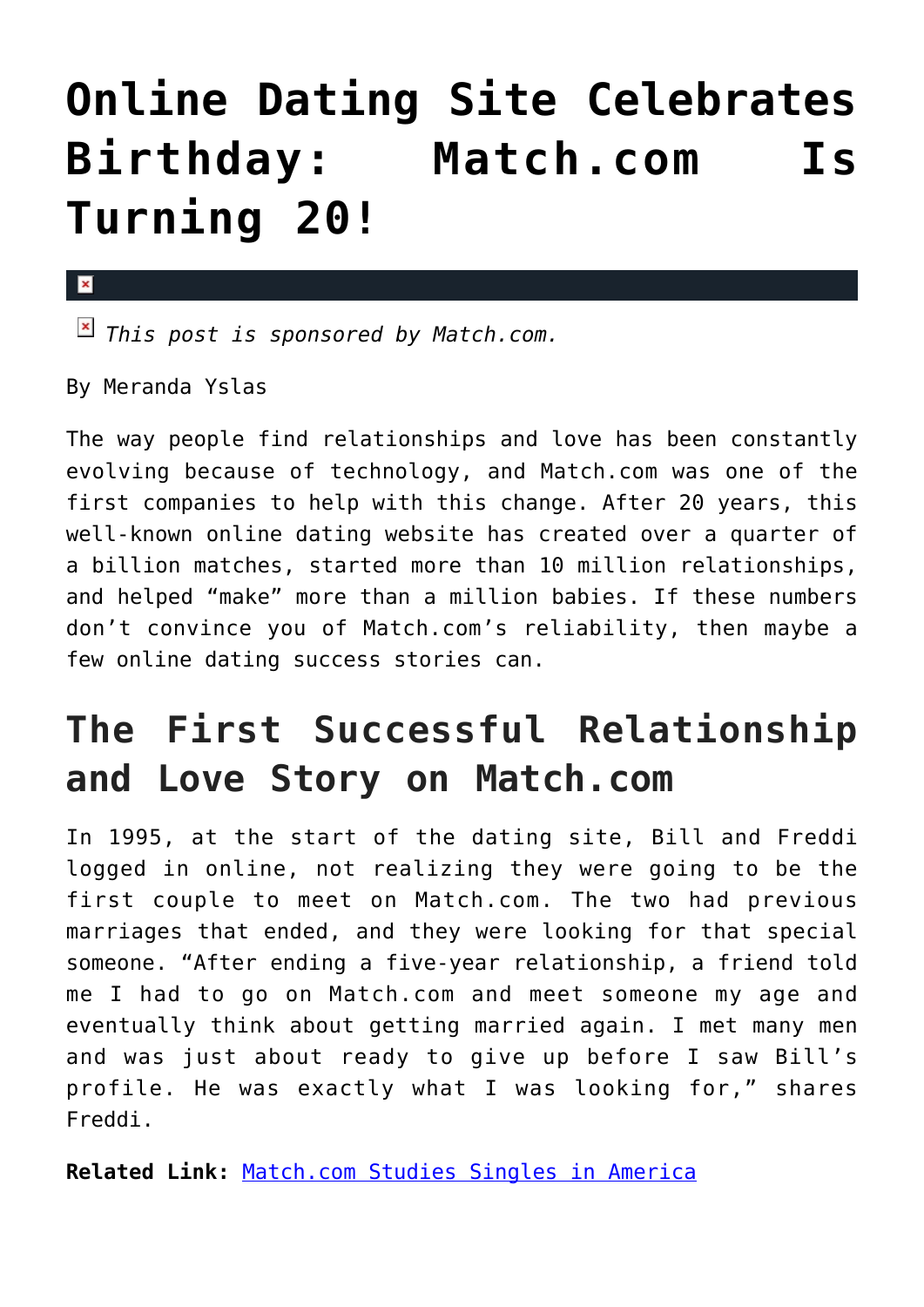After about a week of emailing and talking on the phone, the two finally met for a lunch date. But it was during the beginning of their second date that Freddi knew Bill was The One. She greeted him at the door with a paper bag over her head after getting a bad perm. "He laughed and loved it, and that was it! It was a done deal," she says.

After a few years of dating, Bill proposed to Freddi, and the two had their wedding on January 1, 2000. They have been married ever since.

## **Three Times Is a Charm: Persistence is Key When It Comes to Online Dating**

Of course, Bill and Freddi are not the only success story from Match.com. CupidsPulse.com Founder and Executive Editor [Lori](http://cupidspulse.com/104596/lori-bizzoco/) [Bizzoco](http://cupidspulse.com/104596/lori-bizzoco/) also met her husband on the famous online dating site. Lori first tried Match.com around 1997 after a long-term relationship and love had ended. Although she met several men online, this type of dating was so new and unfamiliar that she didn't pursue it further. Around 2003, Lori's younger sister convinced her to try Match.com again and helped her set up a new profile. The site had grown tremendously since Lori had used it last, and she went on date after date. But when she still wasn't finding that special someone, she gave up on the online dating world for a second time.

**Related Link:** [Match.com Singles in America Study Breaks Down](http://cupidspulse.com/86703/match-com-singles-in-america-study-modern-relationships-and-love/#more-86703) [the World of Modern Relationships and Love](http://cupidspulse.com/86703/match-com-singles-in-america-study-modern-relationships-and-love/#more-86703)

It wasn't until 2006 when she and a friend took a trip to South America that she had a spirtual awakening and premintion that she would meet someone as soon as she got back from the trip and that they would be married the following year (needless to say, the friend she was traveling with thought